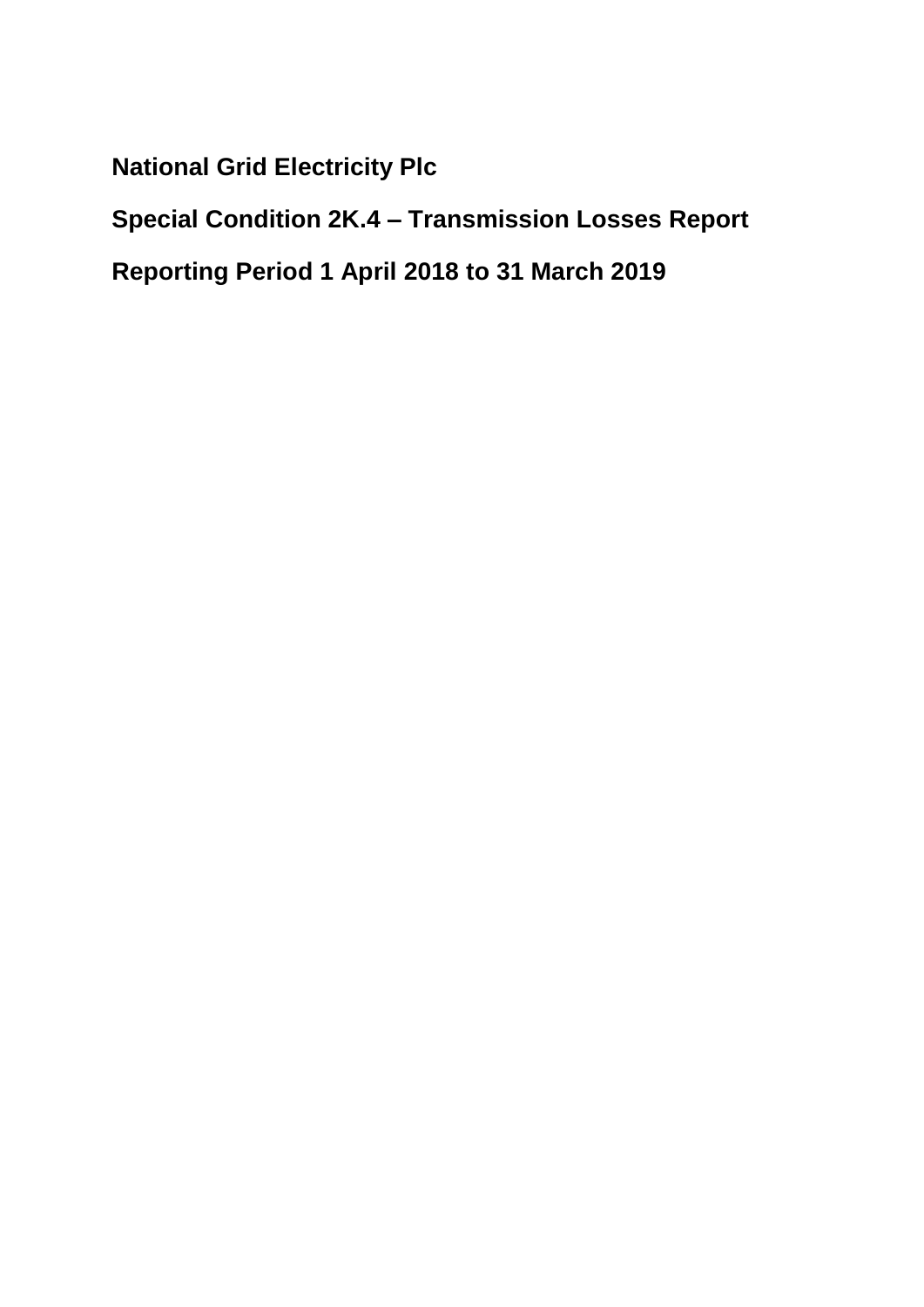## Introduction

National Grid Electricity Transmission (NGET) has a licence obligation that, "On or before 31 October 2014 and for each subsequent year, unless the Authority directs otherwise, the licensee must publish an annual Transmission Losses report for the previous Relevant Year prepared in accordance with the provisions of this condition to be published on, and be readily accessible from its website, and to include in reasonable detail:

(a) the level of Transmission Losses from the licensee's Transmission System, measured as the difference between the units of electricity metered on entry to the licensee's Transmission System and the units of electricity metered on leaving that system;

(b) a progress report on the implementation of the licensee's strategy under paragraph 2K.2, including the licensee's estimate of the contribution to minimise Transmission Losses on the licensee's Transmission System that has occurred as a result; and

(c) any changes or revisions the licensee has made to the strategy in accordance with paragraph 2K.2 of this condition.

There is also the requirement, as part of SC2K.5 to include "a description of any calculations the licensee has used to estimate Transmission Losses on the licensee's Transmissions System."

## 2K.4 (a) Transmission Losses for this reporting period

Transmission Losses have been calculated for the 2018/19 financial year for the England & Wales system. The calculation is based on the latest applicable settlement metering available for generation, demand and Interconnector Balancing Mechanism Units, together with operational metering for the boundaries between the Scottish and England & Wales systems.

Overall the losses are calculated by taking the difference between the sum of infeed to and the sum of the offtakes from the transmission system. This is carried out using data from the Elexon SAA-IO14 data feed. This is then converted to a percentage using the total system infeed (generation).

Table 1 shows last year's losses and the Table 2 shows historical losses for comparison purposes in order to see changes based on the losses strategy and changes to load and non-load related activities. The total overall GB loss for some of these historic years has changed slightly, as calculated purely from the sum of all BMU settlement metering (generation positive, demand negative), due to later settlement run data now being available. The data extracted from our systems now is slightly different from the earlier reports because more recent finalised settlement run data is available in our systems from Elexon's submissions to us. This means that the 2018/19 figure may also change slightly next year once final settlement figures are available.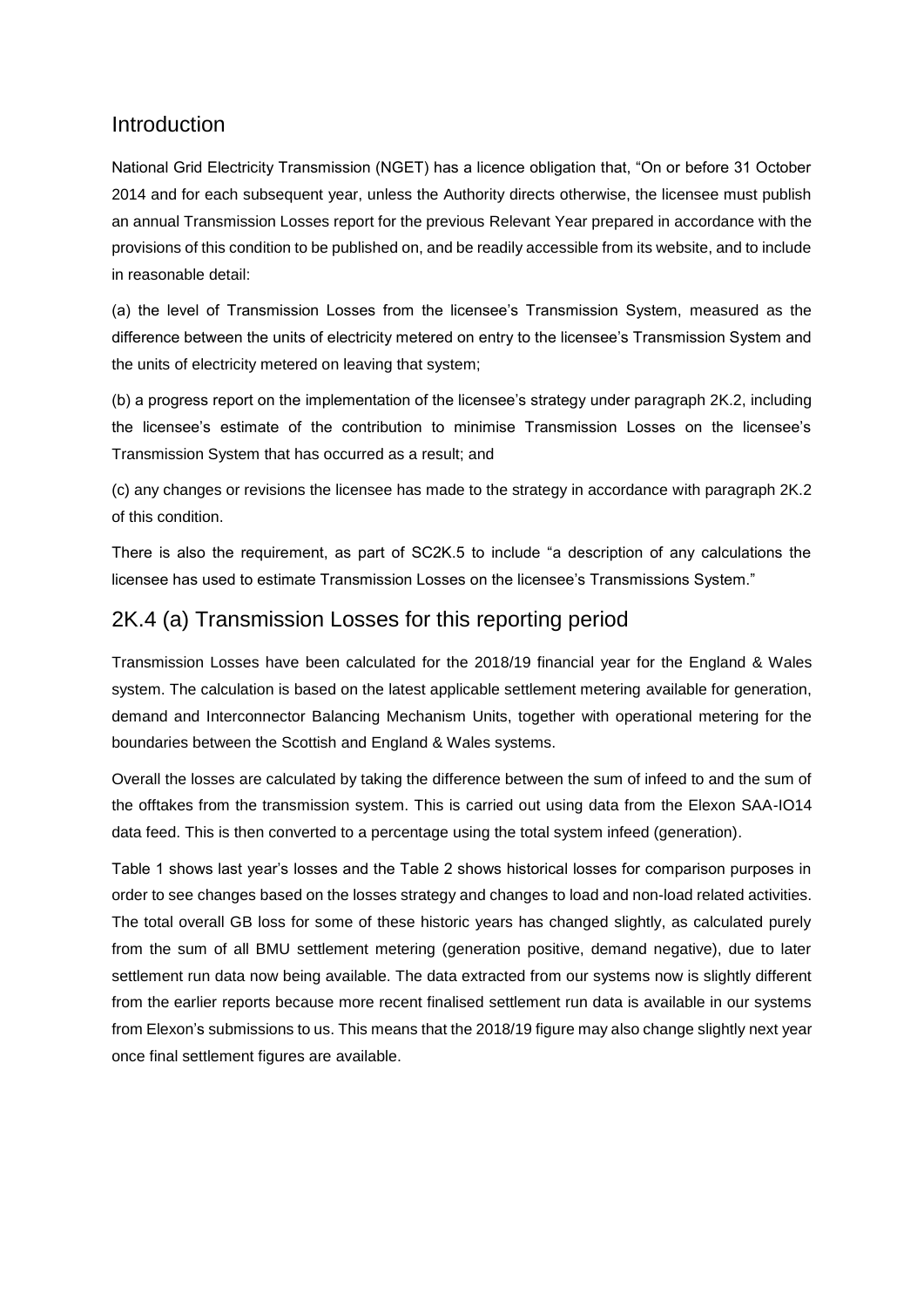| Table 1 – Losses from the England & Wales transmission system – 2018/19 reporting period |            |          |  |  |  |  |
|------------------------------------------------------------------------------------------|------------|----------|--|--|--|--|
|                                                                                          | Loss (TWh) | Loss $%$ |  |  |  |  |
| England and Wales (NGET)                                                                 | 4.577      | 1.76     |  |  |  |  |

| Table 2 – Historical losses from the England & Wales transmission system – RIIO-T1 to date |         |         |         |         |         |         |  |  |
|--------------------------------------------------------------------------------------------|---------|---------|---------|---------|---------|---------|--|--|
|                                                                                            | 2013/14 | 2014/15 | 2015/16 | 2016/17 | 2017/18 | 2018/19 |  |  |
| Loss (TWh)                                                                                 | 4.566   | 4.578   | 4.598   | 4.033   | 4.422   | 4.577   |  |  |
| Loss $(\%)$                                                                                | 1.60%   | 1.64%   | 1.70%   | 1.49%   | 1.65%   | 1.76%   |  |  |

This data is published on the ESO's website each month as part of their licence requirement for special condition 4I. [https://www.nationalgrideso.com/balancing-data/monthly-transmission-loss-data-4l.](https://www.nationalgrideso.com/balancing-data/monthly-transmission-loss-data-4l) It is not possible to quantify the exact causes for the increase in losses from 2017/18 to 2018/19 (4.422TWh to 4.577TWh). It can be seen from data from previous years that losses will vary from year to year due to various factors.

Transmission losses can be affected by various factors including the volume of electricity transmitted and the amount of resistive equipment electricity travels through from generation to load point. This is affected by the location of generation and the distribution of demand across the system causing varying levels of flow on the network throughout the year. Operational measures are also taken to manage system compliance and security which may affect transmission losses.

Operational measures which affect transmission losses could, amongst others, include the use of Quad Boosters and Series Reactors to divert power away from overloaded lines under particular circumstances or use of Voltage Control Circuits (switching out of certain circuits) to manage high volts on the system.

Reactive compensation equipment (MSCs, reactors, SVCs) all have resistive losses associated with their operation. However, they will also compensate for reactive power travelling on the OHLs from distant sources, they also have the effect of reducing losses by providing reactive power locally. It is not certain whether the total effect will be positive or negative because this can vary depending on system and contracted background.

National Grid's approach for the management of transmission losses remains unchanged from that outlined in the December 2013 published strategy document (as required by Special Condition 2K paragraph 2 of the Transmission Licence) and the subsequent update in October 2014.

In addition to ongoing network investment and to ensure effective and innovative future development of the network, National Grid is investigating new conductor types to install on the network which could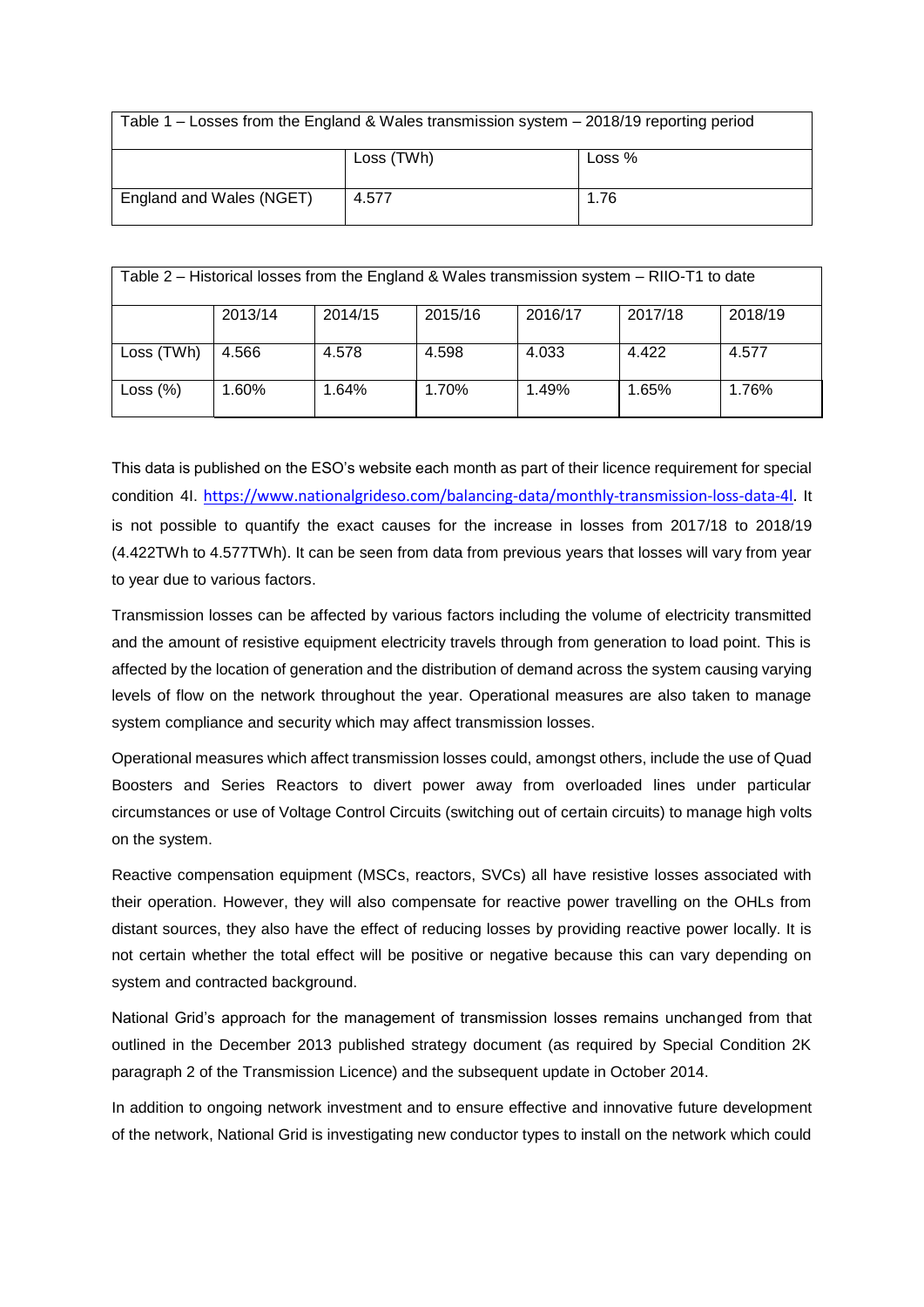provide benefits including increased capacity, reduced noise and reduced resistance. These conductors may be considered for use on the network in due course following R&D activities and Type Registration.

As more generation is being connected at the periphery of the network, the losses are expected to increase. Load losses do not linearly change with circuit loading, but are proportional to the square of the current carried. A particularly heavily loaded circuit in one year contributing significantly to the total losses may be less loaded the next year and have a much smaller proportion of the total losses. Local reactive support for voltage management also avoids the transmission of reactive power over distances that would otherwise increase system losses.

## **2K.4 (b) Progress on implementation of Transmission Losses Strategy for this reporting period**

Information shown in this section is in the context of National Grid ESO operating the full GB system but NGET only owning and being responsible for the assets of the England and Wales transmission system.

National Grid's approach for the management of transmission losses remains unchanged from that outlined in October 2014 update to the December 2013 published strategy document. Utilisation of National Grid's Whole Life Value framework assists the selection of economically justified investments based on a broad range of investment criteria, including consideration of transmission losses. Where the Whole Life Value framework identifies that the cost of transmission losses are material to the investment decision and that sufficient certainty of future year-round transmission flows make the analysis worthwhile, then further detailed transmission loss assessments will be undertaken that quantify year-round transmission losses.

National Grid has been considering transmission losses in equipment specifications and procurement processes in line with this strategy prior to its launch, so non-load related investments delivered can be attributed to this strategy.

Transmission network developments that have passed or shall pass through the optioneering phase after National Grid's transmission losses strategy release in December 2013 (and subsequent October 201 update) present the greatest opportunity for the consideration of transmission losses to influence the chosen investment solution. All schemes where optioneering has taken place since December 2013 (load and non-load) have been assessed under National Grid's Whole Life Value framework. Of these investment decisions, optioneering has identified that losses could be material to the investment decision in some instances.

In alignment with the Whole Life Value assessment, transmission losses have been considered for different transmission solutions. Studies concluded that under peak system conditions, investment solutions that employed a new circuit would experience up to a 25% reduction in losses on local transmission circuits, justifying a clear losses benefit from investment for system peak conditions.

As a result of the 2018 Network Development Policy (the economic decision making process for undertaking load related investment on the Transmission Network) as published in the Network Option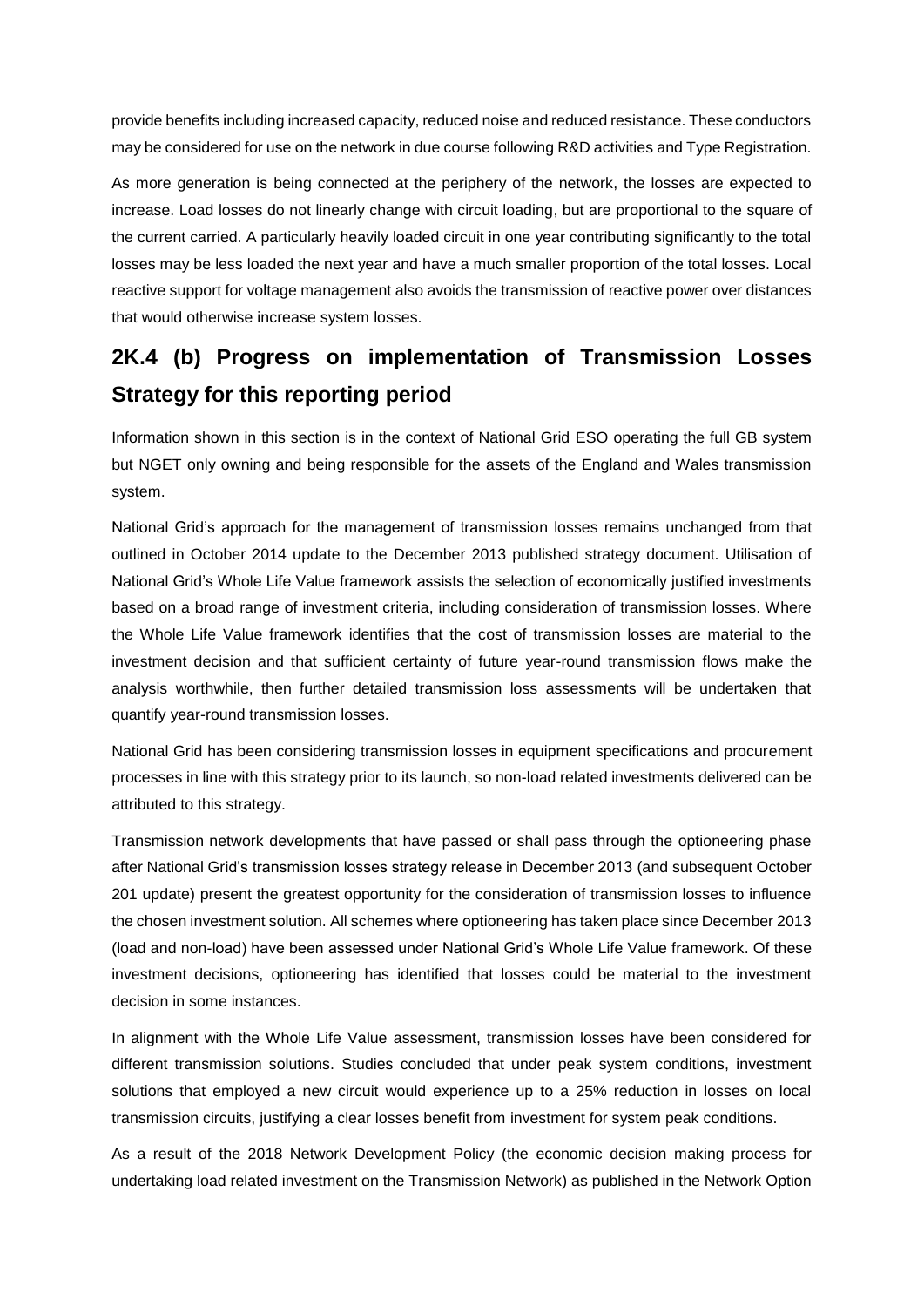Assessment, the following schemes are being progressed by National Grid Transmission Owner which were identified as reducing losses on the system in the Transmission Strategy:

- Cellarhead to Drakelow reconductoring,
- Eastern Scotland to North East England (two options) HVDC connections
- East coast onshore 275kV upgrade and 400kV incremental reinforcement
- Power control devices on Stella West-Fourstones and Stella West-Harker circuits
- **Lister Drive Quad Booster**
- Reconductor Lackenby-Norton single 400kV circuit
- 225MVar MSCs in north east region and at Burwell Main
- Central Yorkshire reinforcement
- Series reactors at Thornton
- A new circuit between Bramford and Twinstead Tee
- Kemsley-Littlebrook reconductoring
- New transmission line between south London and the south coast

The reconductoring works completed between Harker, Hutton and Quernmore Tee have increased transfer capability across B7 boundary and also reduced transmission losses due to the less resistive conductor type used. The same is also true for the reconductoring works completed on the Trawsfynydd-Treuddyn circuit. The new overhead line commissioned between Sellindge and Canterbury to facilitate the NEMO connection to Belgium also used the lower loss conductor type.

## 2K.5 Calculations used to estimate Transmission Losses

Two sources of losses occur on a transmission system; fixed and variable.

Fixed losses occur within the iron cores of transformers, cables and overhead lines whenever the circuit is energised. The magnitude of these losses is not dependent on the magnitude of the current being carried by the conductor but rather the magnetic field created by the applied voltage and the induced currents this creates within the iron core. As the voltage is more or less constant, these losses are also considered non-varying

Variable Losses are the "classic" losses which vary with the current carried by the conductor. These losses occur in cables, overhead lines and transformers and are dependent on the degree of resistive heating experienced. Losses in transmission systems are a function of the current carried by the conductors. The loss experienced in a conductor carrying alternating current is given by the equation I2R, where I is the current and R is the resistance of that conductor. This resistance causes energy to be absorbed by the conductor which results in the conductor heating up in the same way as an electric bar heater or the element in a kettle. This energy is lost to the surroundings. The resistance of an individual conductor is in turn a function of the materials used in its construction, how these are combined, and the length of the conductor. Multiple transmission system components can be considered as a single route with its own characteristics. In this way, the route that energy fed in to the